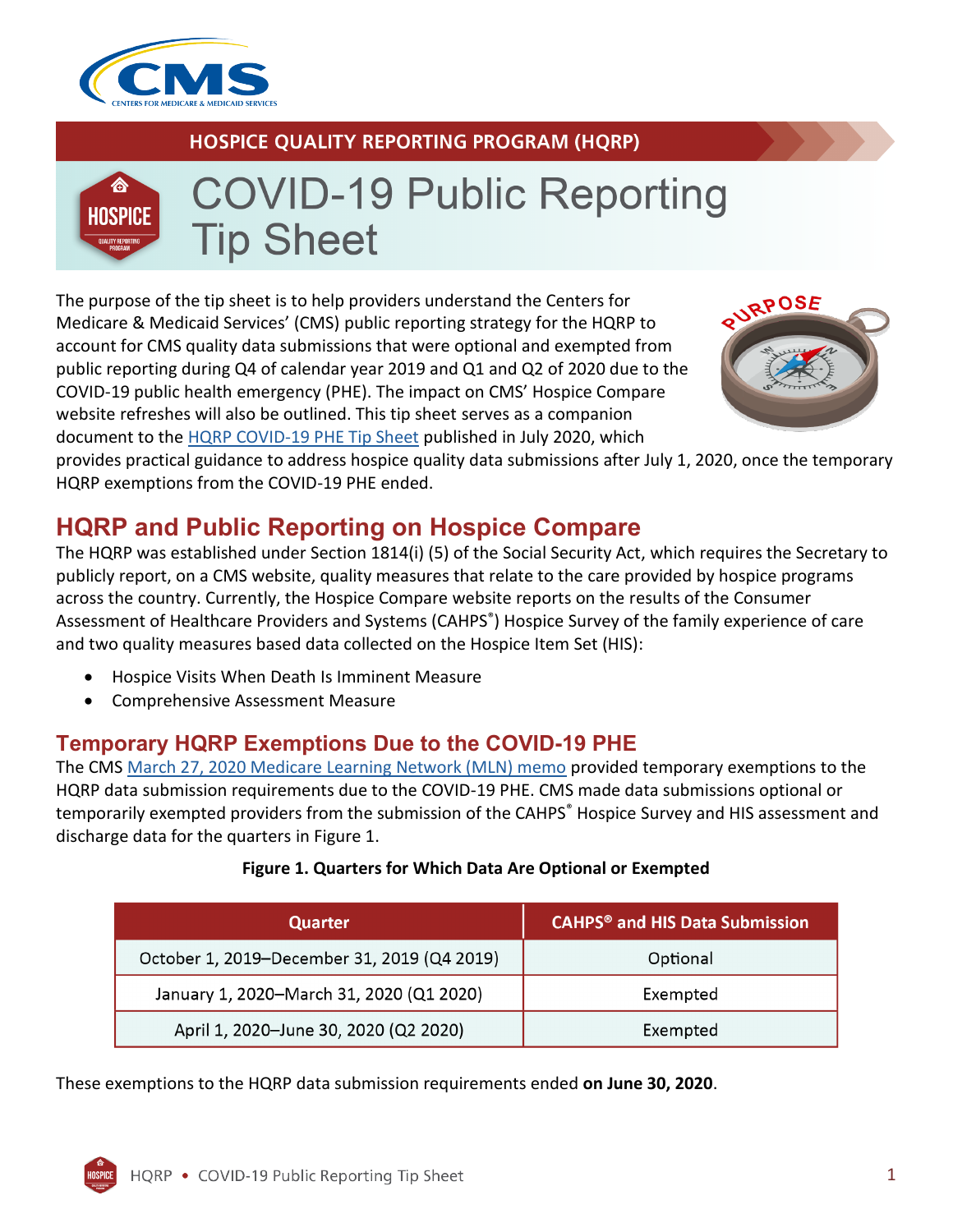### **Impact of Data Exemptions on Public Reporting**

In the March 27, 2020, Medicare Learning Network (MLN) memo, CMS indicated that data submission for Q4 2019 was optional and that any data submitted would be used for reporting purposes. Since data submissions for Q4 2019 meet public reporting standards, these data will be included in measure calculations for the Hospice Compare site refresh scheduled for November 2020.

The exempted data for Q1 2020 and Q2 2020 will impact what is displayed on Hospice Compare; therefore, CMS developed a plan to accommodate the exempted two quarters of data that also takes providers into consideration.

### **CMS Strategy for Exempted Data**

The affected Compare site refreshes that were scheduled to include CY 2020 COVID-19 exempted data (Q1 2020 and Q2 2020) include:

- · February 2021
- · May 2021
- · August 2021
- · November 2021

For these refreshes, CMS will hold the data constant (i.e., *freeze the data*)*.* This means that following the November 2020 refresh, the data publicly reported will be the same data as the November 2020 data. Stated another way, the publicly reported data will be frozen through the November 2021 refresh.

After the November 2021 refresh, CMS plans to resume public reporting. Figure 2 provides a summary.

| <b>Quarter</b><br><b>Refresh</b> | <b>Hospice Compare</b><br><b>HIS- Assessment Based Measures</b> | <b>Hospice Compare</b><br><b>CAHPS®</b>   |  |
|----------------------------------|-----------------------------------------------------------------|-------------------------------------------|--|
| November 2020                    | Normal refresh<br>(includes Q4 2019 data)                       | Normal refresh<br>(includes Q4 2019 data) |  |
| February 2021                    | Freeze                                                          | Freeze                                    |  |
| May 2021                         | Freeze                                                          | Freeze                                    |  |
| August 2021                      | Freeze                                                          | Freeze                                    |  |
| November 2021                    | Freeze                                                          | Freeze                                    |  |
| February 2022                    | Public reporting resumes*                                       | Public reporting resumes*                 |  |
| May 2022                         | Normal refresh                                                  | Public reporting resumes*                 |  |
| August 2022                      | Normal refresh                                                  | Public reporting resumes*                 |  |
| November 2022                    | Normal refresh                                                  | Public reporting resumes*                 |  |
| February 2023                    | Normal refresh                                                  | Public reporting resumes*                 |  |
| May 2023                         | Normal refresh                                                  | Normal refresh                            |  |

#### **Figure 2. Summary of Data Refreshes**

\*To account for missing PHE-exempted data (Q1 2020 and Q2 2020) when public reporting resumes, any potential change in measure calculation methodology will be subject to notice-and-comment rulemaking.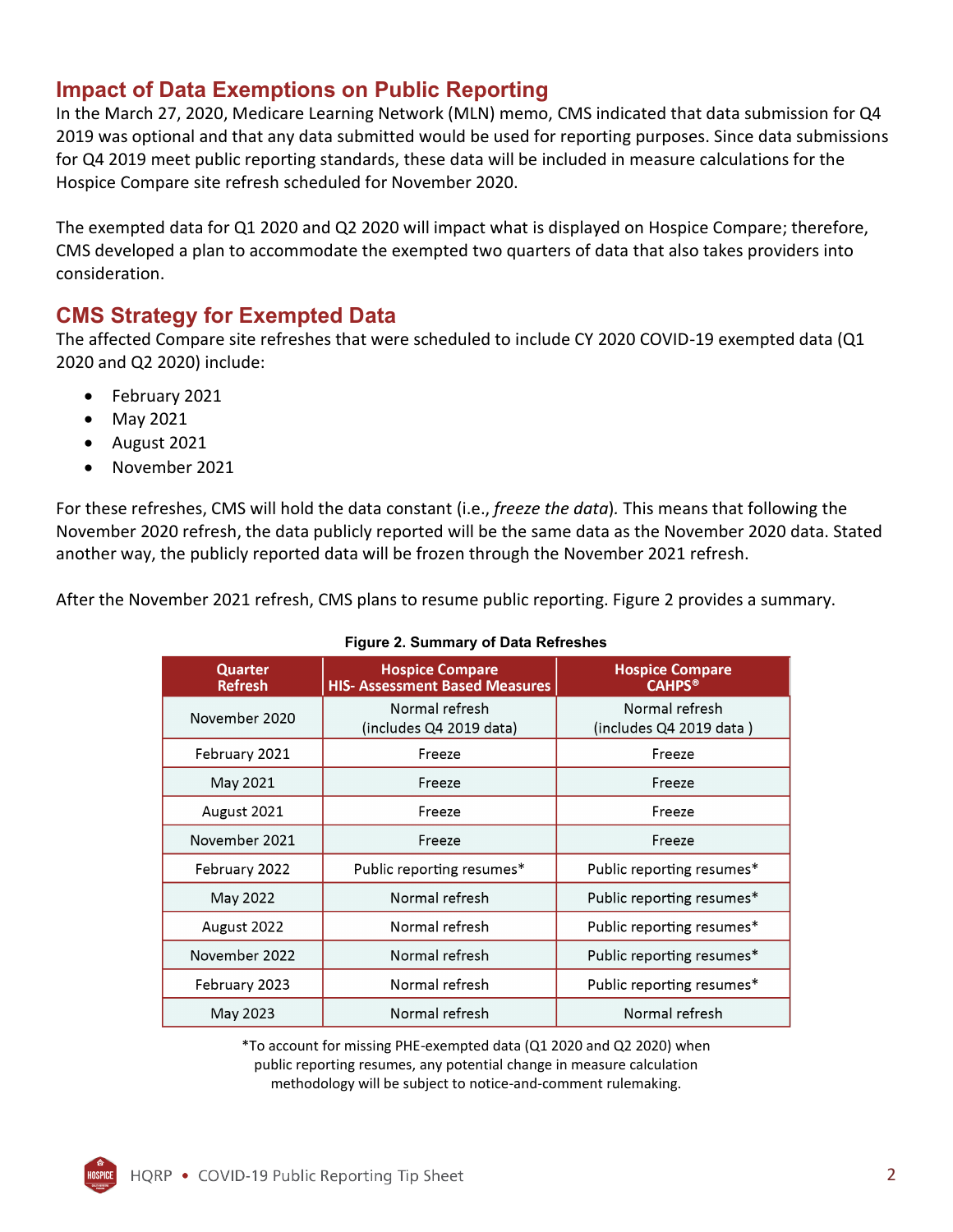# **Provider Reports**

#### **How will the data freeze affect provider reports?**

- · **Provider Preview Reports:** 
	- o The purpose of these reports is to give providers the opportunity to preview their HIS quality measure results and Hospice CAHPS<sup>®</sup> survey results prior to public display on Hospice Compare.
	- o Subsequent to the November 2020 refresh, CMS will not issue provider preview reports for those refreshes that continue to display the constant or frozen data.
- · **Review and Correct Report:** 
	- $\circ$  The purpose of this report is for providers to have access to quality measure data prior to the data correction deadline for public reporting. It includes data from the most current quarter "open" for data correction and data from the previous three quarters "closed" for data correction (frozen data).
	- o There will be no data available (open) to correct for Q1 2020 and Q2 2020.
- · **HQRP Quality Measure (QM) Reports:** 
	- $\circ$  These reports give you confidential feedback on your agency's performance. You can run these for any reporting period of your choice and they can include a full year of data if you request. They include both the patient-level data and the hospice-level data.
	- $\circ$  Providers will be able to confidentially review any data from Q1 and Q2 2020 that they chose to submit.

*Note: Post July 1, 2020, correction and submission deadlines will revert to their normal schedule. Data displays and correction/submission deadlines will apply for Q3 2020 and beyond, as detailed in Figure 3.*

| Figure 5. Data Correction and Submission Deadinies |                                       |  |  |  |
|----------------------------------------------------|---------------------------------------|--|--|--|
| <b>Quarter</b>                                     | <b>Correction/Submission Deadline</b> |  |  |  |
| Q3 2020                                            | February 15, 2021                     |  |  |  |
| Q4 2020                                            | May 17, 2021                          |  |  |  |
| Q1 2021                                            | August 16, 2021                       |  |  |  |

#### **Figure 3. Data Correction and Submission Deadlines**

#### **When will the data return to expected quarters of data displayed?**

The Hospice Compare site data will go back to its expected quarters of data displayed in May 2022 for HIS and May 2023 for CAHPS®.



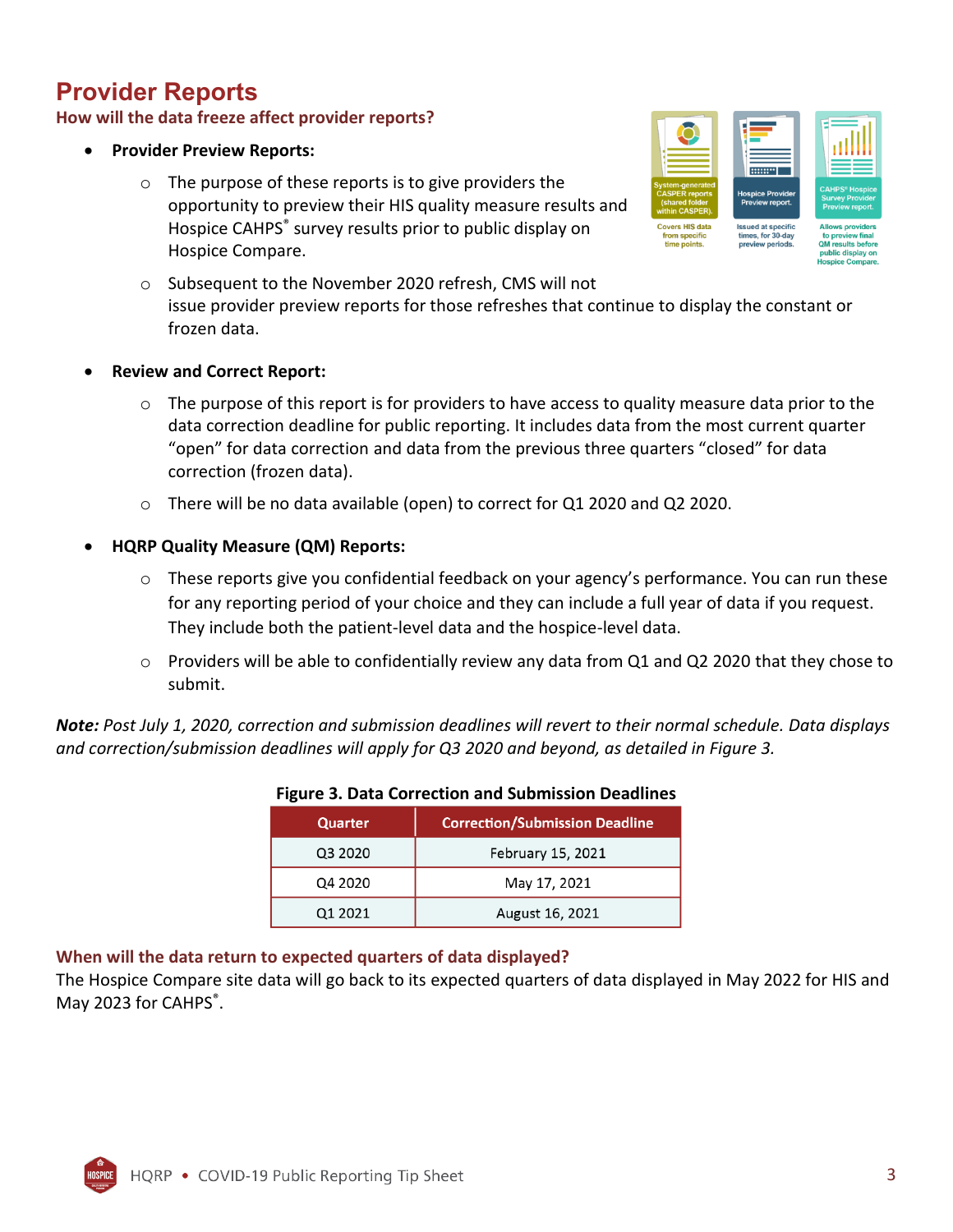# **Data Submission After July 1, 2020 – Refresher**

*Please refer to the HQRP COVID-19 PHE Tip Sheet for more details.*

**Starting on July 1, 2020,** hospices were to resume timely quality data collection and submission. There are two reporting requirements for the HQRP:



- · HIS
- CAHPS<sup>®</sup> Hospice Survey

#### **HIS**

All new HIS admission records and any HIS discharge records occurring on or after July 1, 2020, should be submitted. This means that data submission must occur for all patients within 30 days of admission and discharge at least 90 percent of the time.

#### **CAHPS®**

The CAHPS<sup>®</sup> Hospice Survey resumed on July 1 with July decedents.

#### **What data will be used for the HQRP?**

Since Q1 and Q2 of 2020 (January 1–June 30, 2020) were exempted due to the COVID-19 PHE, the CY 2020 data used for meeting the HQRP requirements will only include July 1 through December 31, 2020. This means that even if you submit HIS and CAHPS® Hospice Survey data for Q1 and Q2 2020, we will not include any of those data for purposes of public reporting of quality measures or for calculating whether you met the HQRP requirements impacting FY 2022 payments.

#### **How will new HIS submissions be impacted by data that were exempted due to the COVID-19 PHE?**

- · CMS is aware that some of the discharges submitted may not have a matching HIS admission record. This may cause a warning error during the submission process.
- · CMS will make adjustments on their end to accommodate for any records with missing admissions.
- · These mismatched sets of records will not be counted or included in your hospice data calculations for quality reporting.
- · Mismatched sets of data will cause hospices to receive a warning, or error message on the final validation report (FVR).
- · **Warning errors will not cause records to be rejected by the system.** You can ignore these warnings as data will still be accepted into the system as long as there were no other data issues that caused fatal warnings.

|                        |               | Despite this warning,<br>data will still be    |                                               |                                                    |
|------------------------|---------------|------------------------------------------------|-----------------------------------------------|----------------------------------------------------|
| Error<br><b>Number</b> | Error<br>Type | <b>Error Description</b>                       |                                               | accepted into the system.<br>(no action is needed) |
|                        |               | <b>Inconsistent Record Sequence:</b>           |                                               |                                                    |
| 909                    | Out of        | Under CMS sequencing guidelines,               |                                               |                                                    |
|                        | Sequence      |                                                | this type of record does not logically follow |                                                    |
|                        |               | the type of record received prior to this one. |                                               |                                                    |